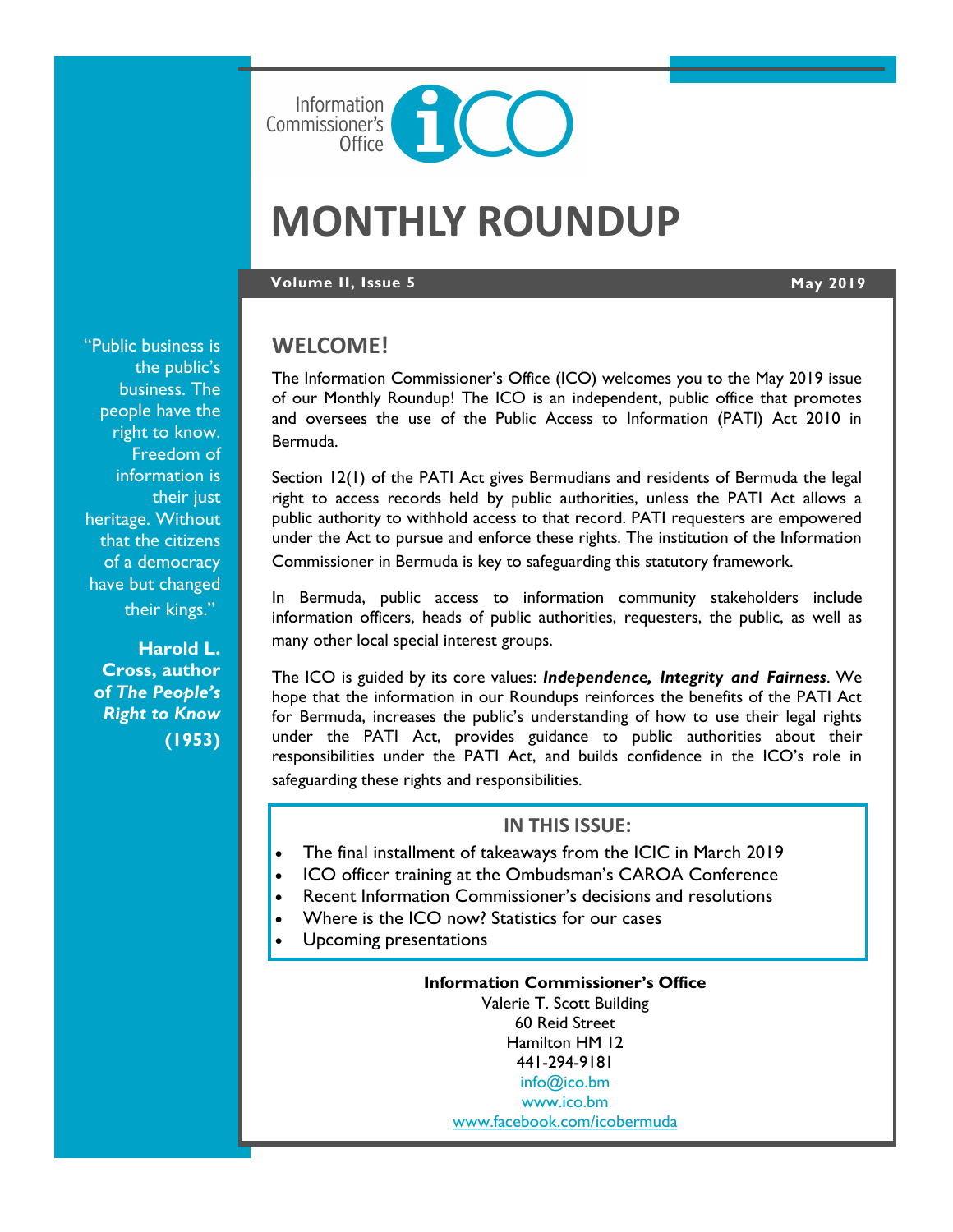#### **DECISIONS ISSUED**

In May, the Information Commissioner issued 5 decisions, resolved 1 case, and closed 1 invalid application. We discuss highlights from decisions:

**Must the requirements for individual exemptions be met for records to be withheld?** In **[Decision 09/2019](https://docs.wixstatic.com/ugd/5803dc_df08bdf5ba154bf8870da407d7aadd10.pdf)** , the Information Commissioner reaffirmed that the answer is, 'yes'. **[Decision 09/2019](https://docs.wixstatic.com/ugd/5803dc_df08bdf5ba154bf8870da407d7aadd10.pdf)**, involved the internal review decision by the Department of Public Lands and Buildings that refused a PATI request for KPMG's business review report on Sandys 360 Sports Center. The Department holds a copy of the report, making it a public record.

In addition to considering submissions from the Department and the Applicant, the Commissioner provided an opportunity for KPMG, the Trustees of Sandys Secondary School, the Sandys 360 Sports Centre Company, and HSBC to make submissions as concerned third parties. This is the first decision when the Commissioner invited submissions from concerned third parties.

Based on the Department and third parties' arguments, the Information Commissioner carefully considered five different exemptions in section 25(1)(b) (information with commercial value), section  $25(1)(c)$  (commercial interests), section  $25(1)(d)$  (prejudice to negotiations), section  $26(1)(a)$  (information received in confidence), and section  $26(1)(b)$ (breach of confidence). For a helpful overview of the specific requirements of these exemptions, read **[Decision 09/2019](https://docs.wixstatic.com/ugd/5803dc_df08bdf5ba154bf8870da407d7aadd10.pdf)**.

The Commissioner has found that despite the assertion of many exemptions, the specific requirements were not met for any one of them. The Information Commissioner has also found that even if an exemption was applicable, the public interest factors in favour of disclosure are weighty and further the core purposes of the PATI Act. These include informing and empowering the public to engage with government decision makers, as well as providing more information about public spending.

The Information Commissioner ordered the Department to disclose the Sandys 360 report, with certain personal information removed.



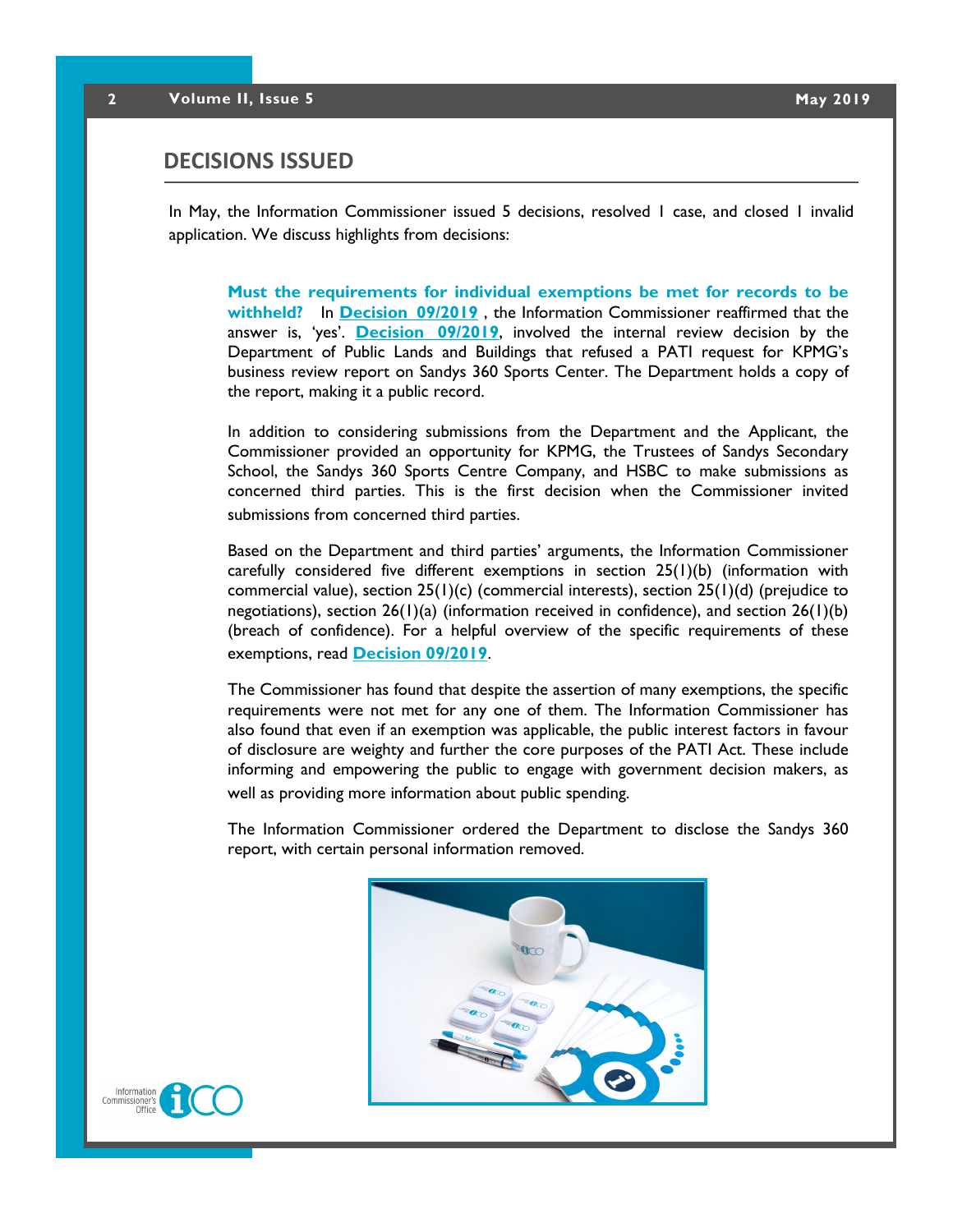### **DECISIONS ISSUED continued...**

**Is personal information about individuals released after serving sentences for sex offenses properly withheld under the PATI Act?** In **[Decision 10/2019](https://docs.wixstatic.com/ugd/5803dc_4c4051b4122d42b0a0a9a85e07bd7262.pdf)**, the Information Commissioner has upheld the Department of Corrections' decision to deny public access to records about individuals convicted of sex offenses who were released from prison in 2006-2016 on the grounds that the personal information exemption in section 23(1) applies to the records. The requester sought various details about the individuals and information about their rehabilitation while in prison.

The Information Commissioner has found that the right to privacy carries great weight, including for individuals convicted of sex offenses who have served their time and are released. Read **[Decision 10/2019](https://docs.wixstatic.com/ugd/5803dc_4c4051b4122d42b0a0a9a85e07bd7262.pdf)** for a discussion of how the release of less intrusive information—such as statistics and policy documents—can further the public interest in promoting public engagement in policy and other decision making.

The Information Commissioner has also noted that the Government's Protocol on the Disclosure of Information Identifying Sex Offenders ('Protocol') provides the mechanism for disclosing information on sex offenders released from prison. Under this Protocol the Minister for Legal Affairs—after considering a number of broad and individualised factors—can, and has made, disclosures about released sex offenders to the public or a smaller group of people, such as a neighborhood.

**Will the Minster's Practice Codes on the administration of the PATI Act and on records management provide important support for public authorities?** In **[Decision 11/2019,](https://docs.wixstatic.com/ugd/5803dc_650d3fa7028044f8824a8f320a9759c0.pdf)** Department of Child and Family Services, the Information Commissioner has agreed with the Department that the Minister's PATI practice codes will provide 'practical, how-to advice' for public authorities on managing their PATI obligations.

The Information Commissioner has acknowledged that public authorities need these additional sources of support and guidance as they work to fulfill their obligations under the PATI Act. Even in the absence of practice codes, however, the Information Commissioner is mandated to enforce the provisions of the PATI Act. The Department accepted the Information Commissioner's conclusion that it failed to issue an internal review decision within the timeframe set out in the PATI Act.

#### **TAKE A LOOK!**

The up-to-date Government of Bermuda Organizational Chart was recently published. Click **[HERE](https://www.gov.bm/how-government-run)** to find it!

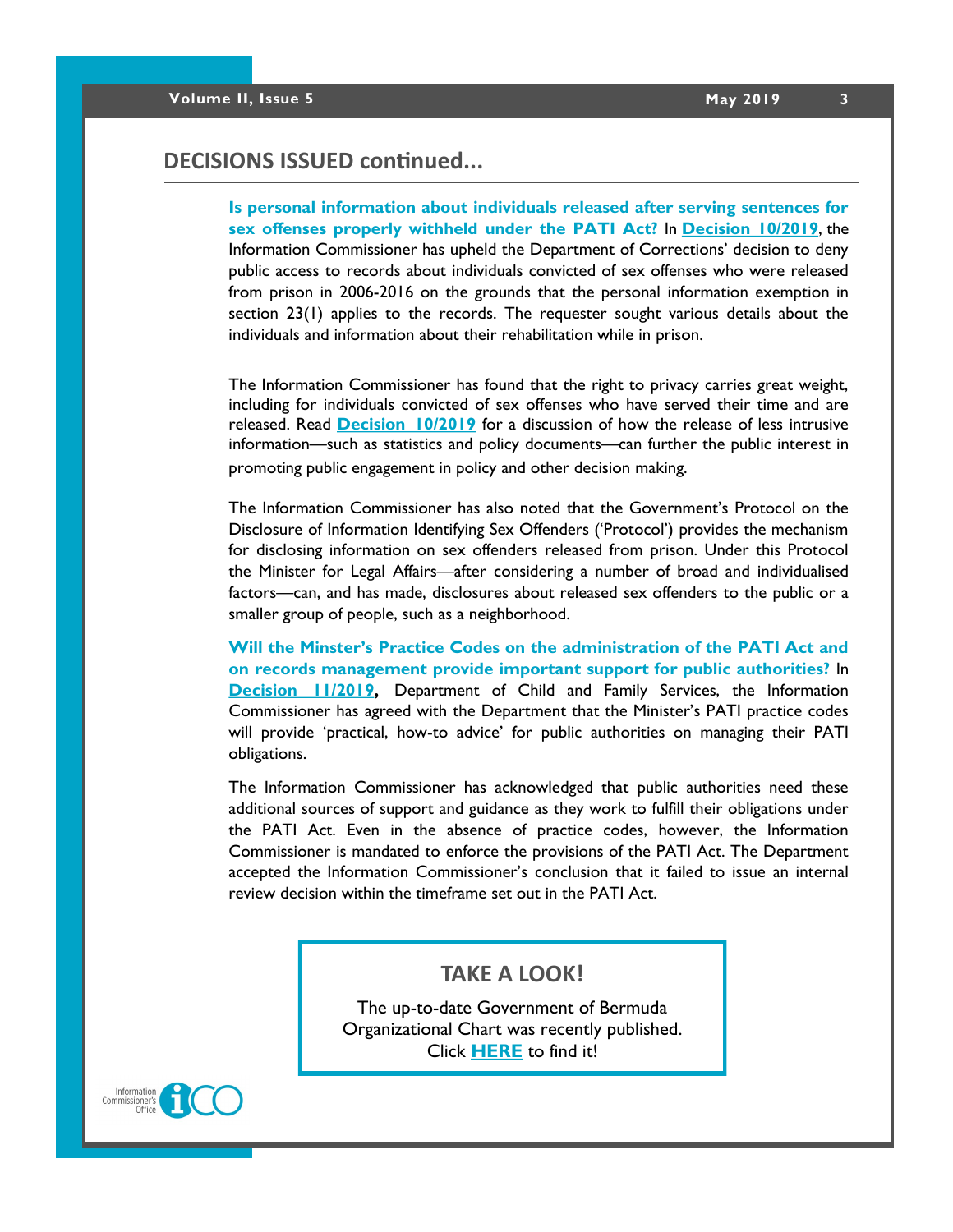#### **DECISIONS ISSUED continued...**

**Is the beneficial ownership registry properly withheld under the PATI Act?** In **[Decision 12/2019](https://docs.wixstatic.com/ugd/5803dc_14592a81a18a4e0c9e18e57dcf765c44.pdf)**, Bermuda Monetary Authority (BMA), the Information Commissioner has agreed with the BMA that the PATI Act did not require disclosure of the BMA's beneficial ownership registry.

The BMA refused a PATI request asking for the beneficial ownership registry on the basis that the exemption in section 37 applied because the disclosure was prohibited by legislation other than the PATI Act. The BMA pointed to the secrecy provision in section 31(1) of the Bermuda Monetary Authority Act 1969 (BMA Act). Section 31(1) of the BMA Act requires the officers, servants, and advisors of the BMA to preserve and aid in preserving secrecy of 'all matters relating to the affairs of the Government or the Authority or of any person that may come to' one's knowledge in the course of their duties.

In **[Decision 12/2019](https://docs.wixstatic.com/ugd/5803dc_14592a81a18a4e0c9e18e57dcf765c44.pdf)**, the Information Commissioner has accepted this argument and has found that the requested records properly fall within section 31(1) of the BMA Act. The Information Commissioner upheld the BMA's decision.

**Does the PATI Act require public authorities to issue an internal review decision?** In **[Decision 13/2019](https://docs.wixstatic.com/ugd/5803dc_7e15d22b394f49a1b4e6a8e9f25c1cdf.pdf)**, Attorney General's Chambers, the Information Commissioner affirmed the obligation on public authorities to issue an internal review decision. No submissions were received from the public authority in this 'failure to decide' case. In **[Decision 13/2019](https://docs.wixstatic.com/ugd/5803dc_7e15d22b394f49a1b4e6a8e9f25c1cdf.pdf)**, the Information Commissioner ordered the Attorney General's Chambers to issue an internal review decision to the Applicant.

| <b>ICO Statistics</b><br>as of 31 May 2019<br>(from 1 April 2015) | <b>Total Applications for</b><br>independent review by<br>the Information<br>Commissioner: 115 | Resolved: 13<br>Abandoned: 7<br>Invalid: 17 |
|-------------------------------------------------------------------|------------------------------------------------------------------------------------------------|---------------------------------------------|
|                                                                   | Pending Investigations: 40                                                                     |                                             |
|                                                                   | Pending Validation: 2                                                                          | * One decision is under judicial<br>review  |
|                                                                   | Decisions: 36*                                                                                 |                                             |

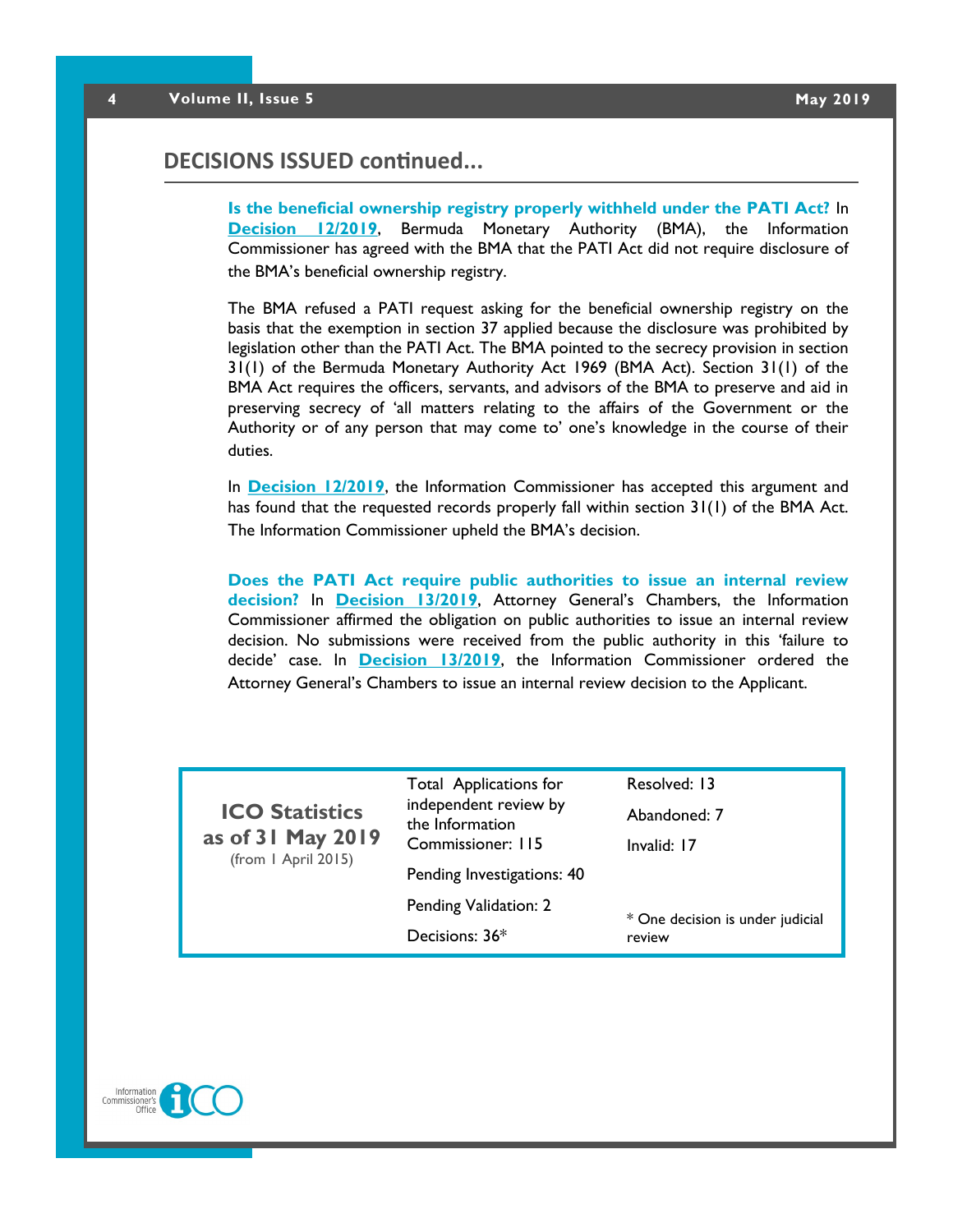### **SAVE THE DATE**

#### **INFORMATION COMMISSIONER'S QUARTERLY BRIEFING FOR PUBLIC AUTHORITIES**

Thursday, 13 June 2019

Topics: Transfers of PATI requests under section 13 and third party notifications under section 39.

RSVP is required. Registration details have been emailed to public authorities.

**Future Information Commissioner's Quarterly Briefings:** Thursday, 12th September 2019 Thursday, 5th December 2019

Thursday, 12th March 2020

### **UPCOMING PRESENTATIONS**

Information Systems Audit and Control Association (ISACA) in partnership with BEDC presents a Privacy/General Data Protection Regulation (GDPR) TechTalk Information Commissioner Gitanjali Gutierrez will join the panel for this event Thursday, June 13th 2019

> Good Governance: The PATI Act & PIPA Regulatory Authority of Bermuda Board of Commissioners Thursday, June 20th 2019

#### **USEFUL LINKS**

[Public Access to Information Act 2010](http://www.bermudalaws.bm/laws/Consolidated%20Laws/Public%20Access%20to%20Information%20Act%202010.pdf) [Public Access to Information Regulations 2014](http://www.bermudalaws.bm/laws/Consolidated%20Laws/Public%20Access%20to%20Information%20Regulations%202014.pdf) [Public Authorities' Listing](https://www.ico.bm/copy-of-public-authorities-list-1) [Government of Bermuda's Government Notices](https://www.gov.bm/theofficialgazette/notices?combine=GN)

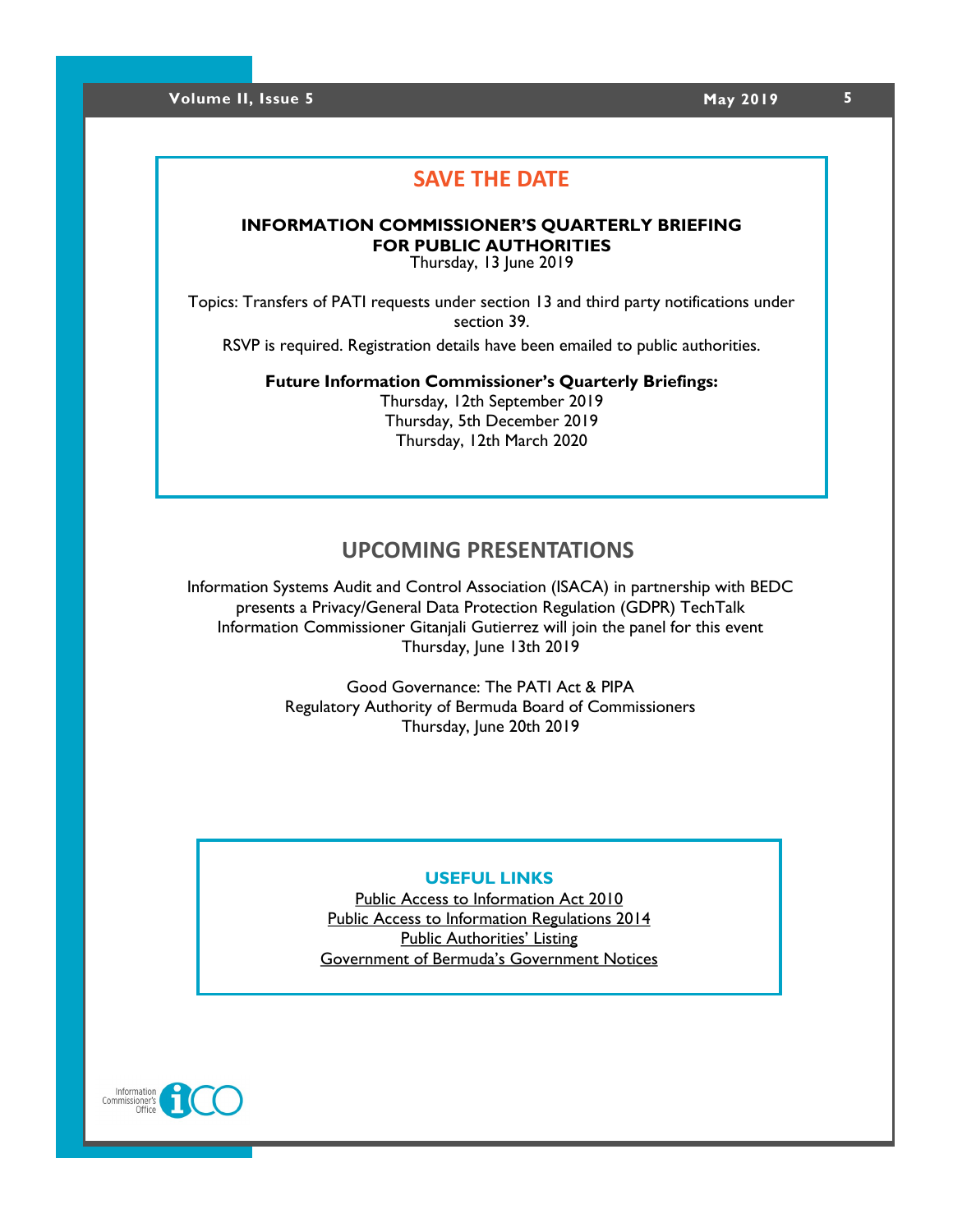#### **6 Volume II, Issue 5 May 2019**

### **INTERNATIONAL PARTNERSHIPS**

#### **ICIC Part 3 of 3**

This following feature is the final installment of a 3-part series, which focuses on the ICO team's takeaways from their attendance at the 11<sup>th</sup> International Conference of Information Commissioners in March 2019.



**INTERNATIONAL CONFERENCE OF**<br> **INFORMATION** 

#### **"If information is power, then access to information is empowerment."**

This is a quote from Ms. Audrey Azoulay, UNESCO's Director General, which was part of a video presented by UNESCO on the International Right to Know Day, recognized on 28 September every year. This video was played at the Conference.

During the Conference Daren Fitzhenry, the Scottish Information Commissioner, gave a presentation on the benefits of access to information from the point of view of the public authorities. The Commissioner highlighted the following benefits:

- Access to information prevents misconduct or criminal behaviour by increasing transparency and making it more likely that people will get caught for inappropriate or criminal conduct.
- Access to information enables public authorities to demonstrate how well they have been performing and the improvements they have made by proactively publishing information.
- Access to information creates a culture of openness, fosters good relationships and supports collaborative working by making information available.
- Access to information builds trust and confidence (which is essential for effective partnership working) by being open with information. People trust organisations that share information about their activities.

Did you miss Part 1 & II in this series? Check out our **[March and April 2019 Monthly Roundups](https://www.ico.bm/annual-reports)**!

#### **DID YOU KNOW?**

Information Commissioner Gutierrez is now a member of the Governance Working Group, which is mandated to further the implementation of the new ICIC Charter. More information is available in the **[ICO's 2018 Annual Report](https://www.ico.bm/annual-reports)**.

> Requests to receive the ICO's Monthly Roundup or to be removed from this email list can be sent to  $info@ico.bm$ .